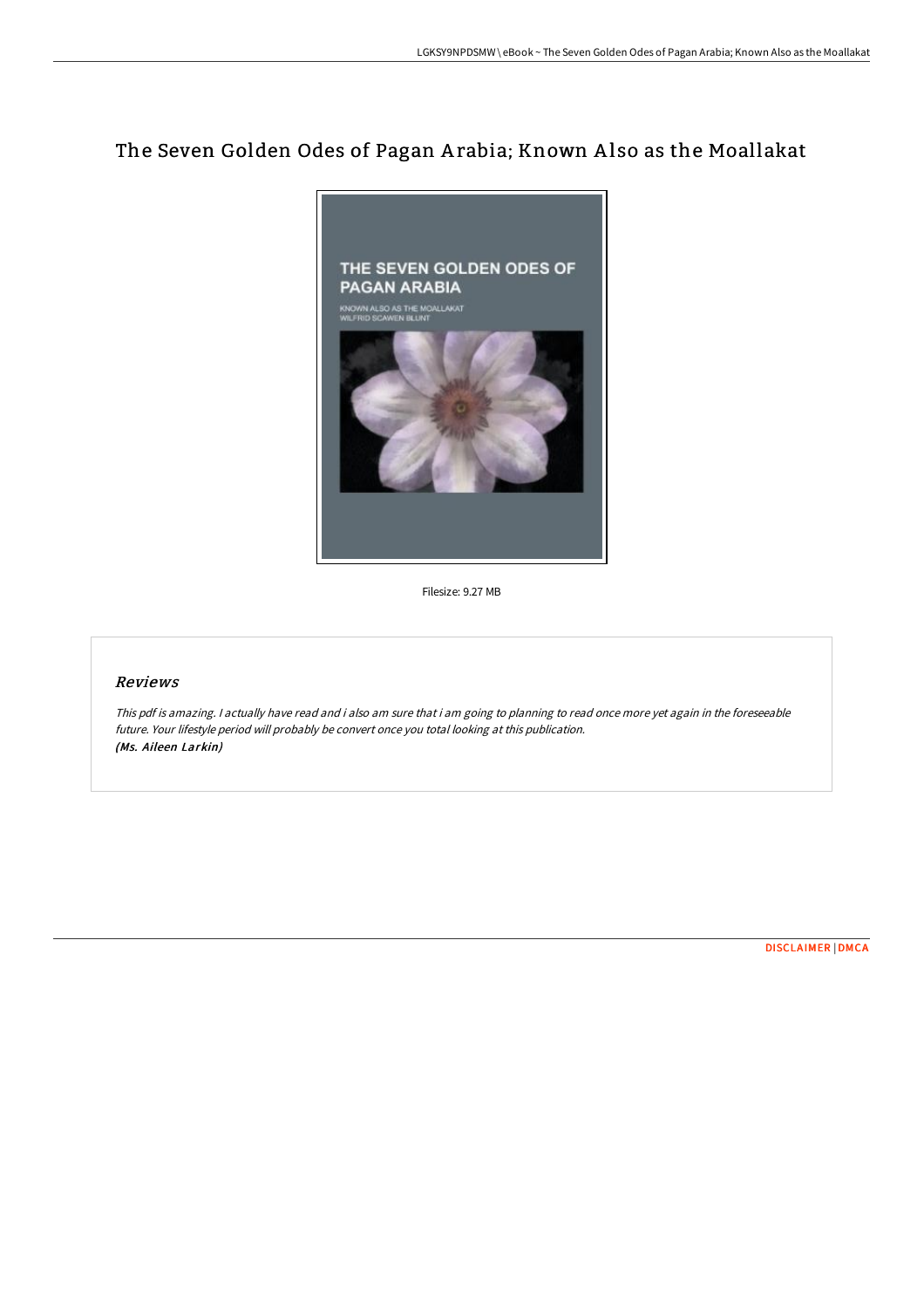## THE SEVEN GOLDEN ODES OF PAGAN ARABIA; KNOWN ALSO AS THE MOALLAKAT



Theclassics.Us, United States, 2013. Paperback. Book Condition: New. 246 x 189 mm. Language: English . Brand New Book \*\*\*\*\* Print on Demand \*\*\*\*\*.This historic book may have numerous typos and missing text. Purchasers can usually download a free scanned copy of the original book (without typos) from the publisher. Not indexed. Not illustrated. 1903 edition. Excerpt: . SEVENTH ODE. EL HARITH. OF El Harith Ibn Hfliza of the B6ni Bekr, little is told us by the commentators except what has been already related, of his pleading the cause of his tribe, before Amr Ibn Hind, against that of Taghleb. Like all the rest of the Moallakit poets, he was of noble birth and a warrior. He was also long-lived, for it is said of him that he was already a hundred years old when he made his Golden Ode. If this can be taken as exact, it would make him by many years the earliest in point of birth of all these poets, for the pleading referred to took place about the year 560 A.d. Beyond the facts, however, connecled with his Ode nothing definite is recorded of him. His Ode is from first to last a piece of special pleading on a political subject, and for this reason will be found the least generally interesting of the seven. It is almost unadorned with those wild natural descriptions of beast and bird and tree, which make the chief charm of the others, nor is there much of originality or passion in its opening loveverses. These are introduced clearly as a matter of convention, and were in all probability borrowed in old age for the occasion from the poetry of his younger time. They have nothing in common with the rest of the Ode, and there is no echo of them...

 $\begin{tabular}{|c|c|} \hline \quad \quad & \quad \quad & \quad \quad \\ \hline \end{tabular}$ Read The Seven Golden Odes of Pagan Arabia; Known Also as the [Moallakat](http://albedo.media/the-seven-golden-odes-of-pagan-arabia-known-also.html) Online D [Download](http://albedo.media/the-seven-golden-odes-of-pagan-arabia-known-also.html) PDF The Seven Golden Odes of Pagan Arabia; Known Also as the Moallakat